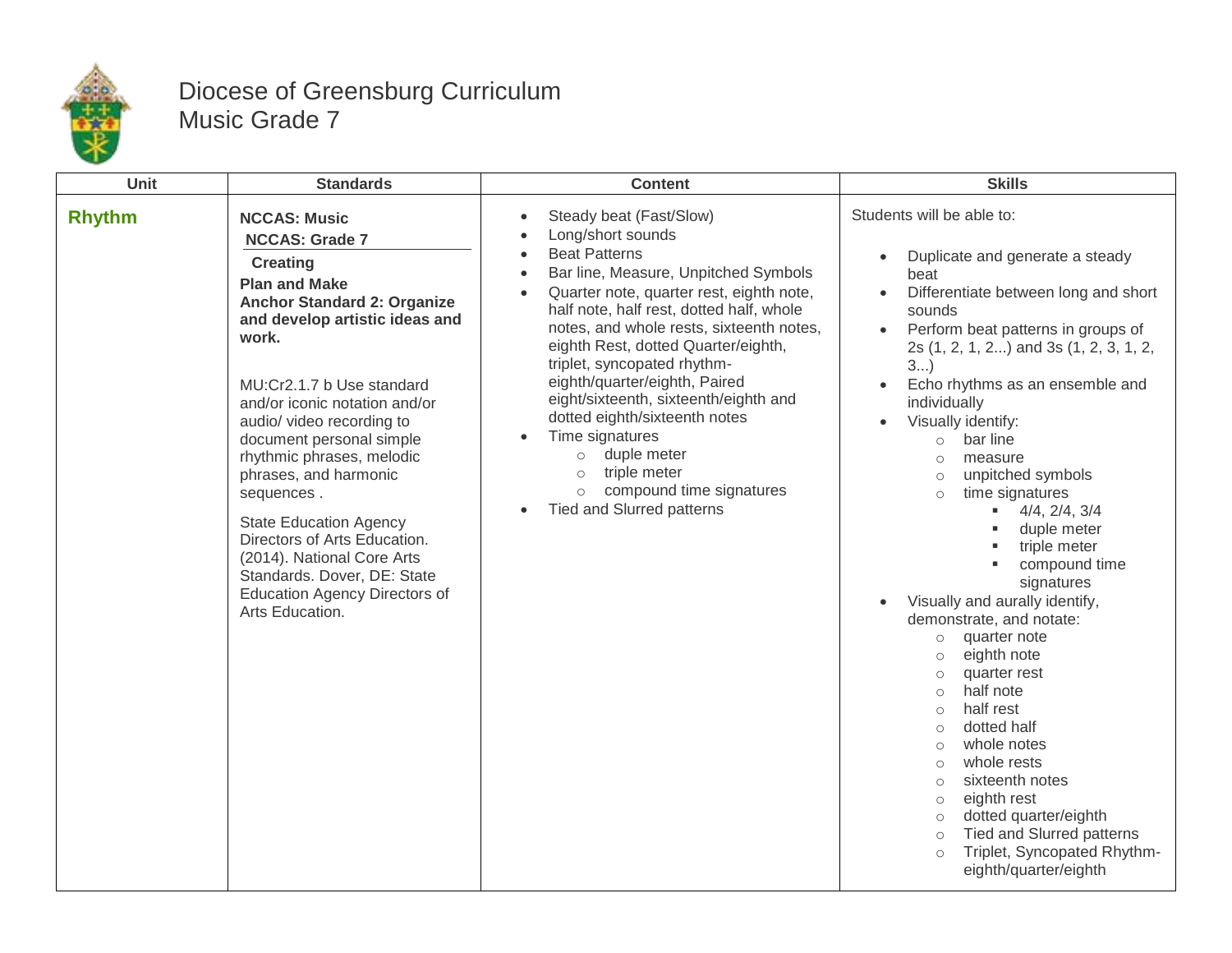| Paired eighth/sixteenth,<br>$\circ$<br>eighth/sixteenth notes                                                                                                                                                                                                                                                                                                                                                                                                                                                                                                                                                                                                                                                                                                                                                                                                                                                                                                                                                                                                                                                                                                                                                                                                                                                                                                                                                                                                                                                        |                                                                                                                                                                                                                                  | <b>Content</b> | <b>Standards</b> | Unit |
|----------------------------------------------------------------------------------------------------------------------------------------------------------------------------------------------------------------------------------------------------------------------------------------------------------------------------------------------------------------------------------------------------------------------------------------------------------------------------------------------------------------------------------------------------------------------------------------------------------------------------------------------------------------------------------------------------------------------------------------------------------------------------------------------------------------------------------------------------------------------------------------------------------------------------------------------------------------------------------------------------------------------------------------------------------------------------------------------------------------------------------------------------------------------------------------------------------------------------------------------------------------------------------------------------------------------------------------------------------------------------------------------------------------------------------------------------------------------------------------------------------------------|----------------------------------------------------------------------------------------------------------------------------------------------------------------------------------------------------------------------------------|----------------|------------------|------|
|                                                                                                                                                                                                                                                                                                                                                                                                                                                                                                                                                                                                                                                                                                                                                                                                                                                                                                                                                                                                                                                                                                                                                                                                                                                                                                                                                                                                                                                                                                                      | sixteenth/eighth and dotted                                                                                                                                                                                                      |                |                  |      |
| Students will be able to:<br><b>Melody</b><br>High/low sounds<br><b>NCCAS: Music</b><br>$\bullet$<br>Pitch<br><b>NCCAS: Grade 7</b><br>Melodic patterns<br>$\bullet$<br>$\bullet$<br><b>Creating</b><br><b>Staff</b><br>sounds.<br>$\bullet$<br><b>Plan and Make</b><br>Treble clef notes<br>$\bullet$<br>$\bullet$<br><b>Anchor Standard 2: Organize</b><br>Bass clef notes<br>as a group.<br>$\bullet$<br>and develop artistic ideas and<br>Major and minor<br>$\bullet$<br>$\bullet$<br>work.<br>Accidentals<br>$\bullet$<br>variety of groups:<br>Major scales<br>$\bullet$<br>○ SO MI LA DO RE<br>MU:Cr2.1.7 b Use standard<br>Key signatures<br>$\bullet$<br>Octave DO SO LA<br>$\circ$<br>and/or iconic notation and/or<br><b>Minor Scales</b><br>$\bullet$<br>$\circ$ FA TI<br>audio/ video recording to<br><b>Minor Key Signatures</b><br>$\bullet$<br>Visually identify:<br>document personal simple<br>$\bullet$<br>staff<br>rhythmic phrases, melodic<br>$\circ$<br>phrases, and harmonic<br>$\circ$<br>sequences.<br>$\circ$<br>accidentals<br>$\circ$<br><b>State Education Agency</b><br>key signatures<br>$\circ$<br>Directors of Arts Education.<br>Differentiate between major and<br>(2014). National Core Arts<br>minor tonalities<br>Standards. Dover, DE: State<br>Perform:<br>$\bullet$<br><b>Education Agency Directors of</b><br>o music in major key<br>Arts Education.<br>signatures<br>major scales<br>$\circ$<br>minor scales<br>$\circ$<br>music in minor key<br>$\circ$<br>signatures | Differentiate between high and low<br>Sing matching pitch individually and<br>Visually identify, perform, and notate<br>melodic patterns individually and in a<br>treble clef notes on the staff<br>bass clef notes on the staff |                |                  |      |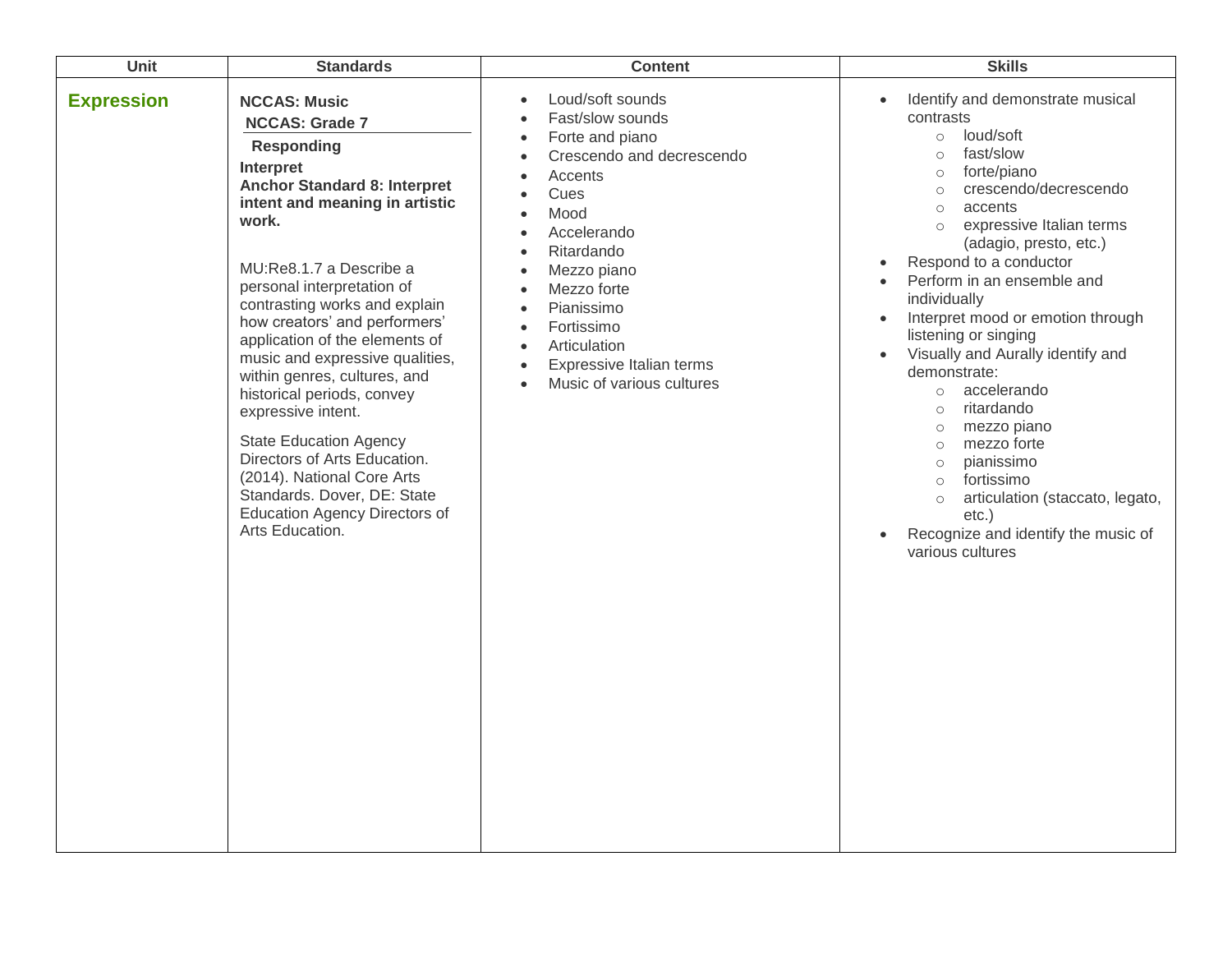| Unit                  | <b>Standards</b>                                                                                                                                                                                                                                                                                                                                                                                                                                                                               | <b>Content</b>                                                                                                                                                                                                                                                                                                 | <b>Skills</b>                                                                                                                                                                                                                                                                                                                                                                                                                                                                                                                                                                                                                                                                                                                                                                                                                          |
|-----------------------|------------------------------------------------------------------------------------------------------------------------------------------------------------------------------------------------------------------------------------------------------------------------------------------------------------------------------------------------------------------------------------------------------------------------------------------------------------------------------------------------|----------------------------------------------------------------------------------------------------------------------------------------------------------------------------------------------------------------------------------------------------------------------------------------------------------------|----------------------------------------------------------------------------------------------------------------------------------------------------------------------------------------------------------------------------------------------------------------------------------------------------------------------------------------------------------------------------------------------------------------------------------------------------------------------------------------------------------------------------------------------------------------------------------------------------------------------------------------------------------------------------------------------------------------------------------------------------------------------------------------------------------------------------------------|
| <b>Harmony/Timbre</b> | <b>NCCAS: Music</b><br><b>NCCAS: Grade 7</b><br>Performing<br><b>Present</b><br><b>Anchor Standard 6: Convey</b><br>meaning through the<br>presentation of artistic work.<br>MU:Pr6.1.7 a Perform the music<br>with technical accuracy and<br>stylistic expression to convey the<br>creator's intent.<br><b>State Education Agency</b><br>Directors of Arts Education.<br>(2014). National Core Arts<br>Standards. Dover, DE: State<br><b>Education Agency Directors of</b><br>Arts Education. | Different uses of the voice<br>$\bullet$<br><b>Classroom instruments</b><br>$\bullet$<br>Instrument families<br>$\bullet$<br><b>Environmental sounds</b><br>$\bullet$<br>Relationships between music and<br>$\bullet$<br>science<br>CFG triads<br>$\bullet$<br>Music with three independent parts<br>$\bullet$ | Students will be able to:<br>Differentiate between and use<br>$\bullet$<br>different voices: sing, speak,<br>whisper, shout<br>Play and explore various classroom<br>$\bullet$<br>instruments<br>Recognize sounds produced from<br>$\bullet$<br>environmental sounds, vocal<br>projection, and musical instruments<br>Explore and distinguish sounds<br>produced by the body and rhythm<br>instruments<br>Visually and aurally identify the<br>$\bullet$<br>families of:<br>classroom instruments<br>$\circ$<br>wood<br>metal<br>drum<br>shaker<br>orchestra<br>$\circ$<br>strings<br>٠<br>woodwinds<br>brass<br>percussion<br>٠<br>Discover the relationships between<br>$\bullet$<br>music and science<br>Create and perform:<br>$\bullet$<br>triads in CFG<br>$\circ$<br>optional: music with three<br>$\circ$<br>independent parts |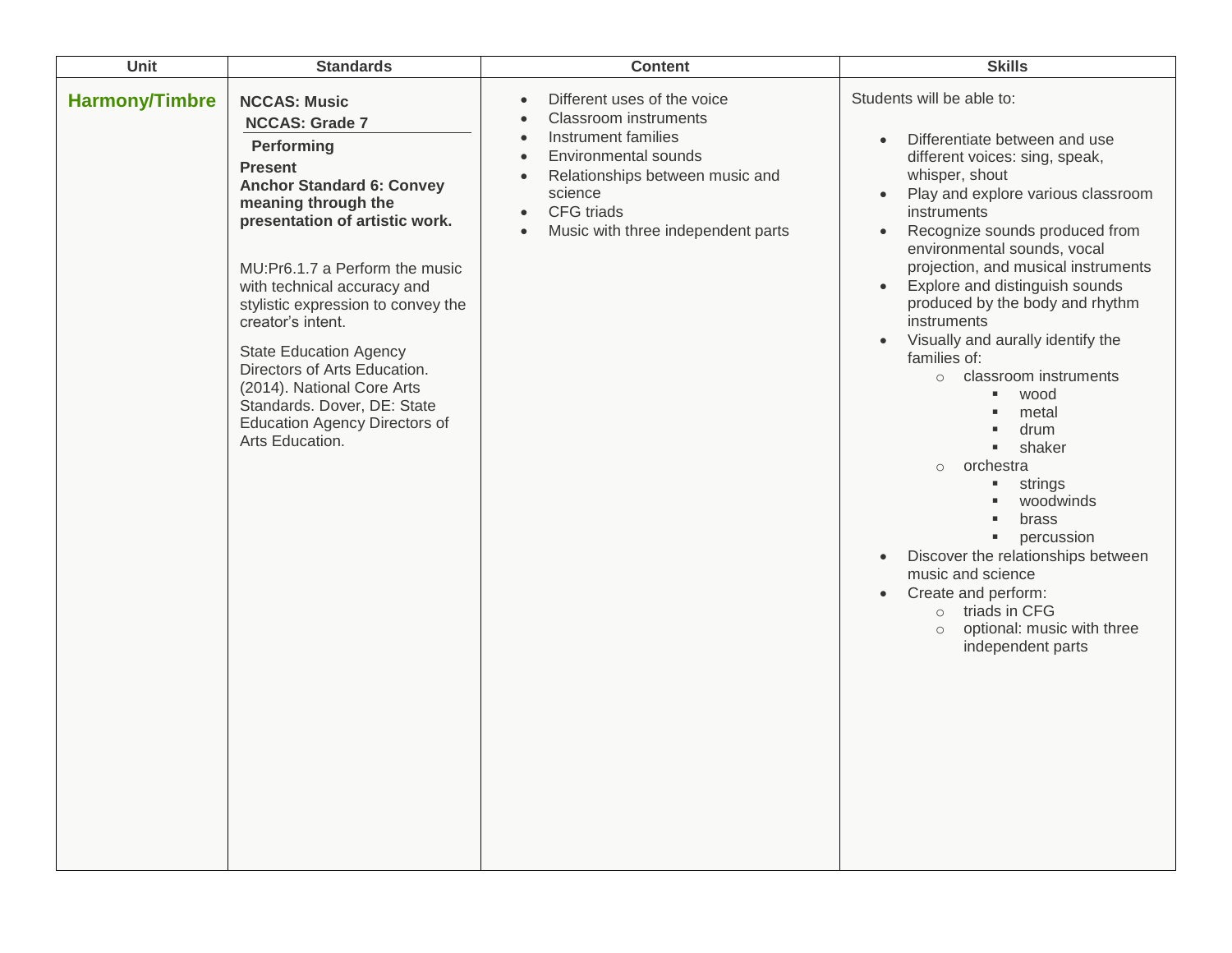| Unit                   | <b>Standards</b>                                                                                                                                                                                                                                                                                                                                                                                                                                                                            | <b>Content</b>                                                                                                                                                                                                                          | <b>Skills</b>                                                                                                                                                                                                                                                                                                                                                                                                                                                                                                                                                                |
|------------------------|---------------------------------------------------------------------------------------------------------------------------------------------------------------------------------------------------------------------------------------------------------------------------------------------------------------------------------------------------------------------------------------------------------------------------------------------------------------------------------------------|-----------------------------------------------------------------------------------------------------------------------------------------------------------------------------------------------------------------------------------------|------------------------------------------------------------------------------------------------------------------------------------------------------------------------------------------------------------------------------------------------------------------------------------------------------------------------------------------------------------------------------------------------------------------------------------------------------------------------------------------------------------------------------------------------------------------------------|
| <b>Form</b>            | <b>NCCAS: Music</b><br><b>NCCAS: Grade 7</b><br><b>Responding</b><br>Analyze<br><b>Anchor Standard 7: Perceive</b><br>and analyze artistic work<br>MU:Re7.2.7 a Classify and<br>explain how the elements of<br>music and expressive qualities<br>relate to the structure of<br>contrasting pieces.<br><b>State Education Agency</b><br>Directors of Arts Education.<br>(2014). National Core Arts<br>Standards. Dover, DE: State<br><b>Education Agency Directors of</b><br>Arts Education. | Echo songs<br>Phrases<br>AB form<br>$\bullet$<br>Same/different musical phrases<br>ABA form<br>$\bullet$<br>Repeat sign<br>Double bar line<br>D.C. al Fine<br>Fine<br>First and second endings<br>Canon<br>Theme and variation<br>Rondo | Students will be able to:<br>Sing echo songs<br>$\bullet$<br>Identify musical phrases that are the<br>same and different<br>Experience songs in AB form<br>$\bullet$<br>Visually and/or Aurally demonstrate:<br>Same/different musical<br>$\circ$<br>phrases<br>Song in AB form<br>$\circ$<br>Songs in ABA form<br>$\circ$<br>Repeat sign<br>$\circ$<br>Double bar line<br>$\circ$<br>D.C. al Fine<br>$\circ$<br>Fine<br>$\circ$<br>First and second endings<br>$\circ$<br>Canon<br>$\circ$<br>Theme and variation<br>Rondo<br>$\circ$<br>Perform phrases with 8-10 measures |
| <b>History/Liturgy</b> | <b>NCCAS: Music</b><br><b>NCCAS: Grade 7</b><br><b>Connecting</b><br><b>Anchor Standard 10: Relate</b><br>artistic ideas and works with<br>societal, cultural, and<br>historical context to deepen<br>understanding<br>MU:Cn10.1.7a Demonstrate how<br>interests, knowledge, and skills<br>relate to personal choices and<br>intent when creating, performing,<br>and responding to music.<br><b>Anchor Standard 11:</b><br><b>Synthesize and relate</b>                                    | Music from diverse cultures and<br>$\bullet$<br>historical periods<br>Catholic liturgical and traditional music<br>Audience and performance etiquette<br>Composers<br>$\bullet$                                                         | Students will be able to:<br>Experience music from diverse<br>cultures and historical periods<br>Sing a repertoire of Catholic liturgical<br>$\bullet$<br>and traditional music<br>Practice audience and performance<br>$\bullet$<br>etiquette<br>Identify composers in conjunction<br>with history class                                                                                                                                                                                                                                                                    |